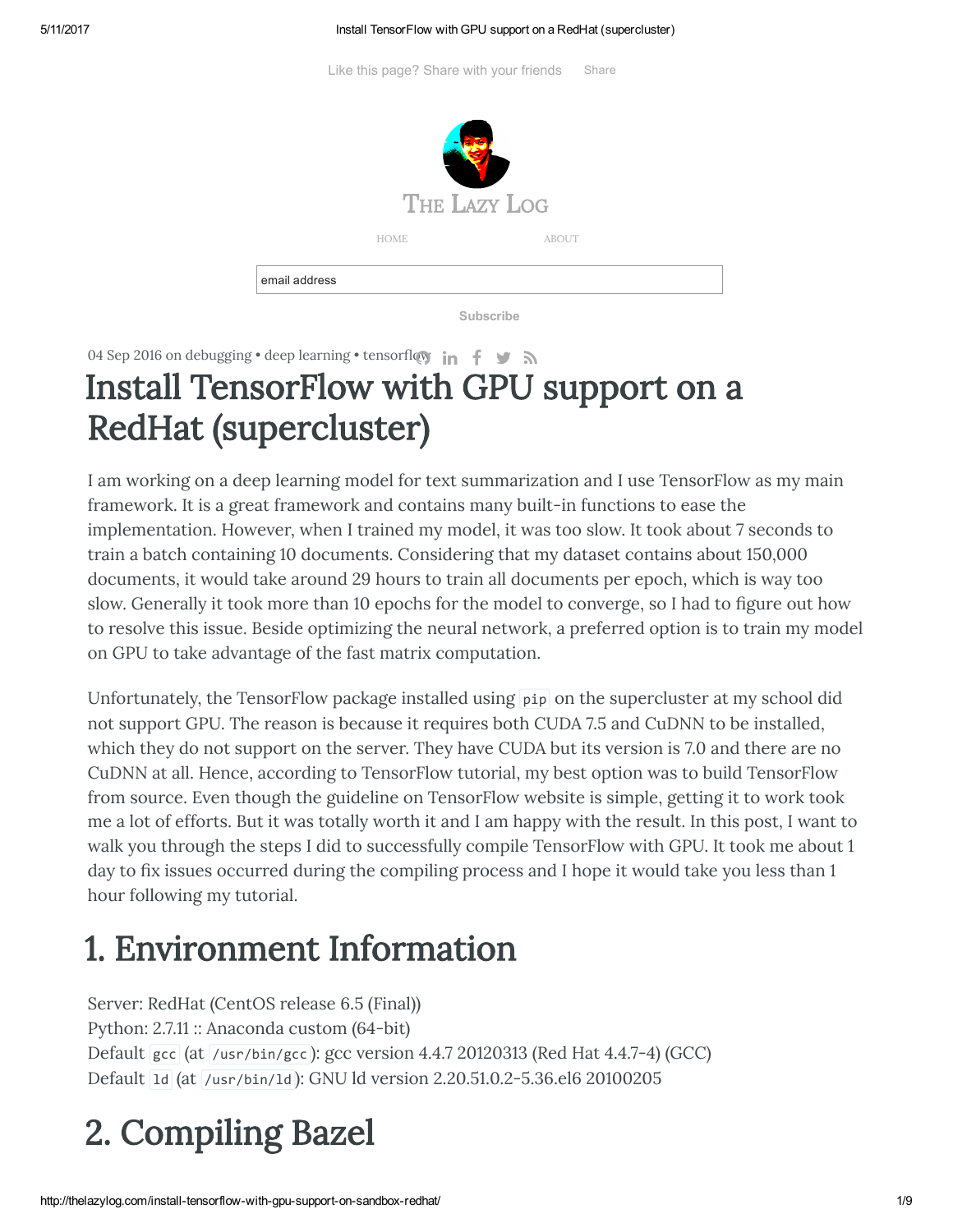glibc 2.14 . Of course we could not upgrade glibc since that I did not have root permission. So as you expected, we have to build it from source. (I found great help from this link: [https://github.com/bazelbuild/bazel/issues/418#issuecomment-156147911\)](https://github.com/bazelbuild/bazel/issues/418#issuecomment-156147911)

Because of an issue related to  $\frac{1}{2}$  folder, we have to build bazel directly from within this folder.

```
cd /tmp
git clone https://github.com/bazelbuild/bazel.git
cd /tmp/bazel
```
Before compiling, I had to switch to another  $\frac{1}{\epsilon}$  gcc. The default  $\frac{1}{\epsilon}$  (on /usr/bin/gcc) on server was 4.4.7 and I could not compile bazel with it. I instead activated gnu\_4.9.2 module:

```
module load gnu_4.9.2
which gcc
/opt/rh/devtoolset‐3/root/usr/bin/gcc
```
Next, replace all references to old gcc with the new gcc

```
setenv GCC `which gcc`
sed ‐i ‐e "s=/usr/bin/gcc=$GCC=g" tools/cpp/CROSSTOOL
```
Noted that my OS was RedHat, that's why I used setenv command, if you are using Linux then you should use export command (ex: export GCC=`which gcc` )

Then, prepare the  $\beta$  bazelrc file on /tmp to pass options when compiling Bazel.

```
cd /tmp
cat >/tmp/bazelrc <<EOF
startup ‐‐batch
build ‐‐spawn_strategy=standalone ‐‐genrule_strategy=standalone
EOF
```
Let's build it

```
cd /tmp/bazel
BAZELRC=/tmp/bazelrc ./compile.sh
```
You should see the following output: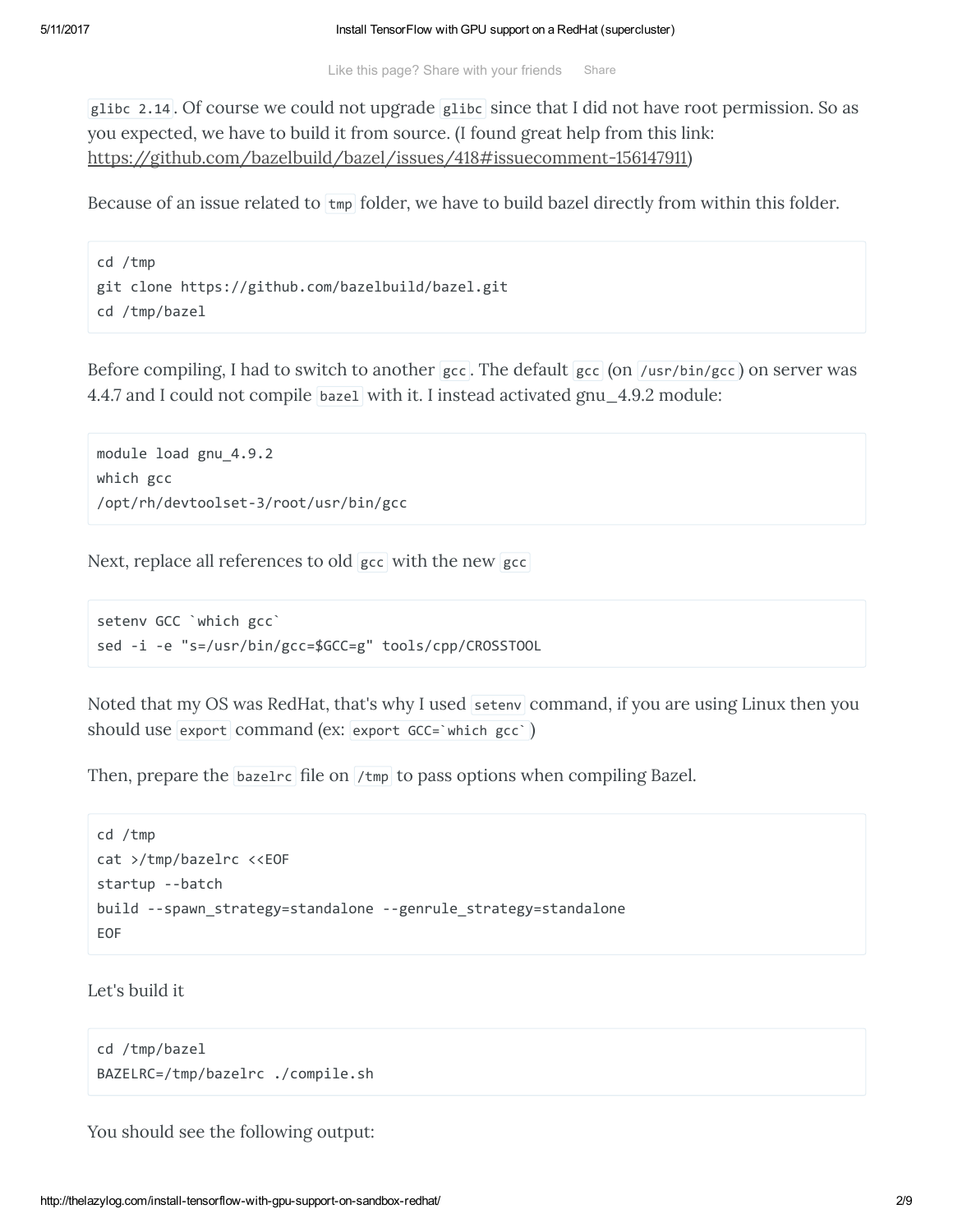Copy bazel binary to your own directory, I'll refer the path to bazel binary is BAZEL\_PATH

### 3. Compiling TensorFlow

Activate cuda 7.0 and Java 1.8 module first

```
module unload cuda/6.5
module load cuda/7.0
module load java/java8
```
Download CuDNN from Nvidia website (you might need to register for download), extract it into a folder, for example: ~/software/cudnn . Update \$LD\_LIBRARY\_PATH environment variable (you should put it in  $\sim$ /.bash\_profile or  $\sim$ /.cshrc):

setenv LD\_LIBRARY\_PATH \${HOME}/software/cudnn/lib64:\${LD\_LIBRARY\_PATH}

Configure tensorflow environments for building

./configure

This script will ask for several pieces of information, it is important to enter them correctly. The answer on each system might be different. Empty answer mean using the default option.

Please specify the location of python. [Default is /home/s1510032/anaconda2/bin/python]: Do you wish to build TensorFlow with Google Cloud Platform support? [y/N] No Google Cloud Platform support will be enabled for TensorFlow Do you wish to build TensorFlow with GPU support? [y/N] y GPU support will be enabled for TensorFlow Please specify which gcc should be used by nvcc as the host compiler. [Default is /opt/rh/devtoolset‐3/root/usr/bin/gcc]: Please specify the Cuda SDK version you want to use, e.g. 7.0. [Leave empty to use system default]: Please specify the location where CUDA toolkit is installed. Refer to README.md for more details. [Default is /usr/local/cuda]: /opt/cuda/7.0 Please specify the Cudnn version you want to use. [Leave empty to use system default]: Please specify the location where cuDNN library is installed. Refer to README.md for more details. [Default is /usr/local/cuda]: ~/software/cuda libcudnn.so resolves to libcudnn.4 Please specify a list of comma‐separated Cuda compute capabilities you want to build with. You can find the compute capability of your device at: https://developer.nvidia.com/cuda‐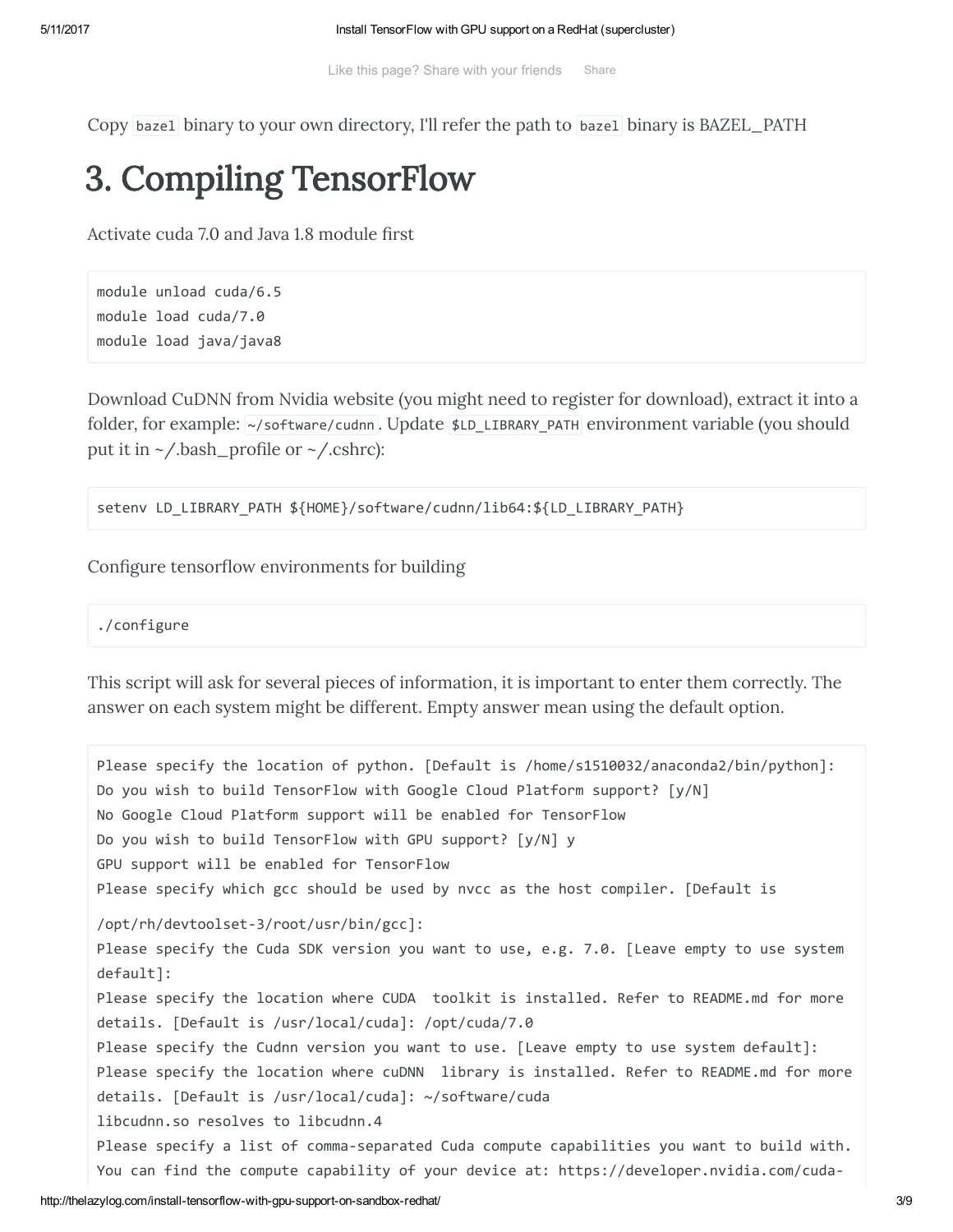Like this page? Share with your friends Share

```
time and binary size.
[Default is: "3.5,5.2"]:
```
Now come the hardest part. The next step is to build a pip package for tensorflow by using Bazel. On TensorFlow website, it's written simply in a single command like this:

bazel build ‐c opt ‐‐config=cuda //tensorflow/tools/pip\_package:build\_pip\_package

But things are not as easy as like that since we are on a shared hosting, there is no root access and installed libraries can be different. We need to update several files before running the above command

### 3.1. Modify CROSSTOOL

By default, the script to build tensorflow assumes that our  $\vert$  gcc is at  $\vert$ /usr/bin/gcc and our libraries are at  $/$ usr $/$ lib $/$ gcc. This information is hard-coded in the file third\_party/gpus/crosstools/CROSSTOOL.tpl. But remember that we have switched to using gnu<sub>\_4.9.2</sub>, so we need to update the CROSSTOOL file with new gcc path. In addition, 1d command is no longer /usr/bin/1d so we need to update it as well. Open CROSSTOOL file using your favorite editor (vi, nano,...) and do the following:

- replace all references to /usr/bin/gcc with /opt/rh/devtoolset-3/root/usr/bin/gcc (using the command which gcc to find this path on your system)
- replace all /usr/bin/1d with '/opt/rh/devtoolset-3/root/usr/bin/ld`
- replace linker flag: "-B/usr/bin" with linker flag: "-B/opt/rh/devtoolset-3/root/usr/bin"

In addition, we need to change the paths to header files which will be used when compiling tensorflow. Paths to header files are specified with option cxx\_builtin\_include\_directory in CROSSTOOL file. Here are old attributes:

```
cxx builtin include directory: "/usr/lib/gcc/"
cxx builtin include directory: "/usr/local/include"
cxx_builtin_include_directory: "/usr/include"
```
After updating:

```
cxx builtin include directory: "/opt/rh/devtoolset-3/root/usr/lib/gcc/x86 64-redhat-
linux/4.9.2/include"
cxx_builtin_include_directory: "/opt/rh/devtoolset‐3/root/usr/include/c++/4.9.2"
cxx_builtin_include_directory: "/opt/cuda/7.0/include"
cxx_builtin_include_directory: "/usr/include"
```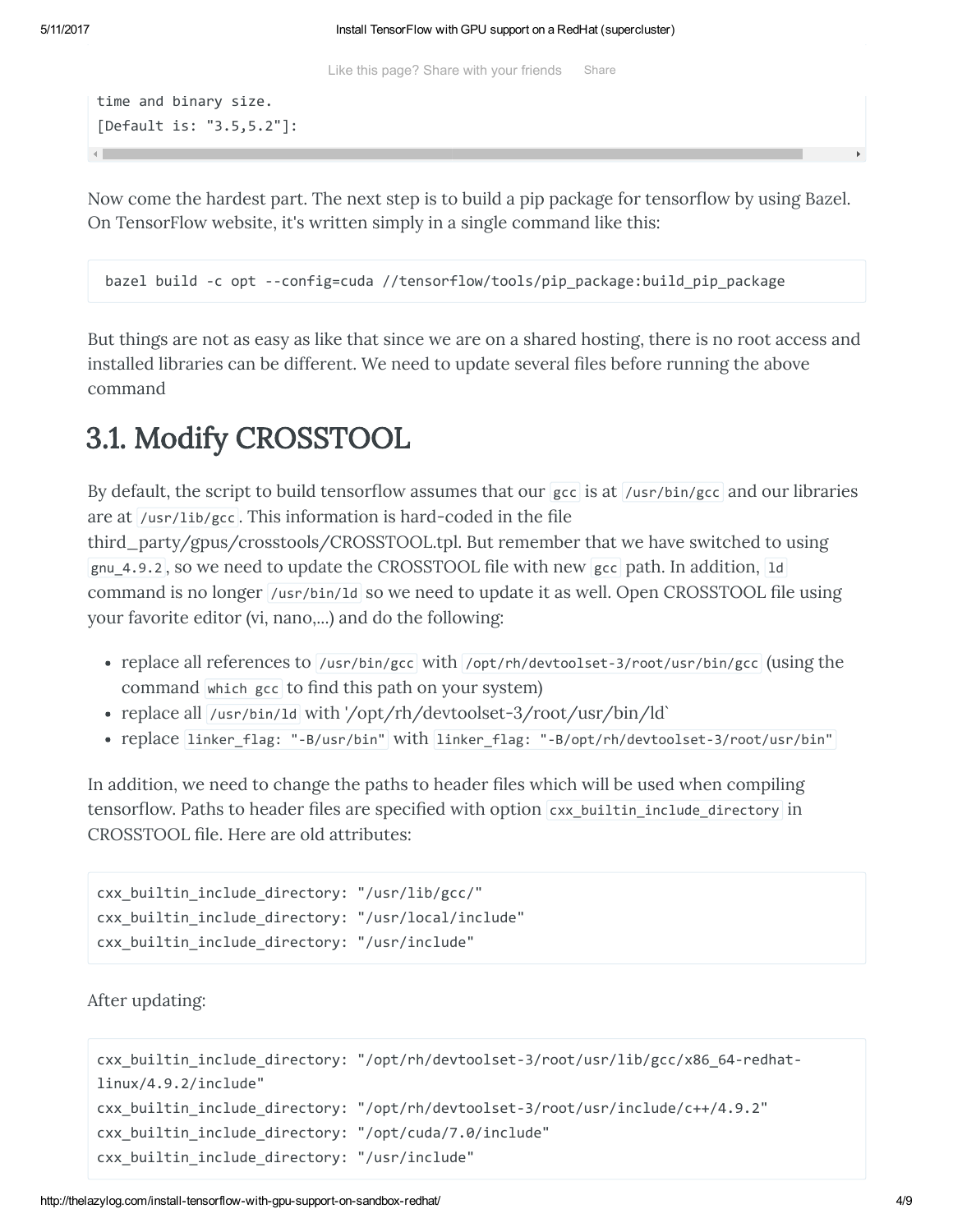Like this page? Share with your friends Share

This file is located at

third\_party/gpus/crosstool/clang/bin/crosstool\_wrapper\_driver\_is\_not\_gcc.tpl, open this file and replace the LLVM\_HOST\_COMPILER\_PATH with new gcc path like this:

LLVM\_HOST\_COMPILER\_PATH = ('/opt/rh/devtoolset-3/root/usr/bin/gcc')

You should also pay attention to the first line in this file, it is something like: #!/usr/bin/env python. By default, this file will be run by the default Python interpreter of the system. Since I was using Anaconda and my python was different, I had to change this as well. You should replace this line with your own python path, like this:

```
#!/home/s1510032/anaconda2/bin/python
```
If you do not do this, you might get an error about argparse module when building tensorflow. This module might not available in your default system Python interpreter so it is better to use your own interpreter, in which you can install any package you like.

### 3.3. Create ~/.bazelrc

This file is different from the file we created to build Bazel, this file is for building TensorFlow. Create this file at your home directory with the content like this:

```
build ‐‐verbose_failures ‐‐linkopt=‐Wl,‐rpath,/opt/rh/devtoolset‐3/root/usr/lib64 ‐‐
linkopt=‐Wl,‐rpath,/u/drspeech/opt/jdks/jdk1.8.0_25/lib ‐‐linkopt=‐lz ‐‐linkopt=‐lrt ‐‐
linkopt=‐lm ‐‐genrule_strategy=standalone ‐‐spawn_strategy=standalone ‐‐linkopt=‐Wl,‐
rpath,/opt/cuda/7.0/lib64
```
### 3.4 Build TensorFlow

Okay, it seems we are almost done. Try building tensorflow with GPU support:

```
bazel build -c opt --config=cuda --genrule strategy=standalone --spawn strategy=standalone
//tensorflow/tools/pip_package:build_pip_package
```
It would take several minutes for it to compile, and then it might stop with an error like this:

```
Undefined reference to symbol 'ceil@@GLIBC_2.2.5' at build time
```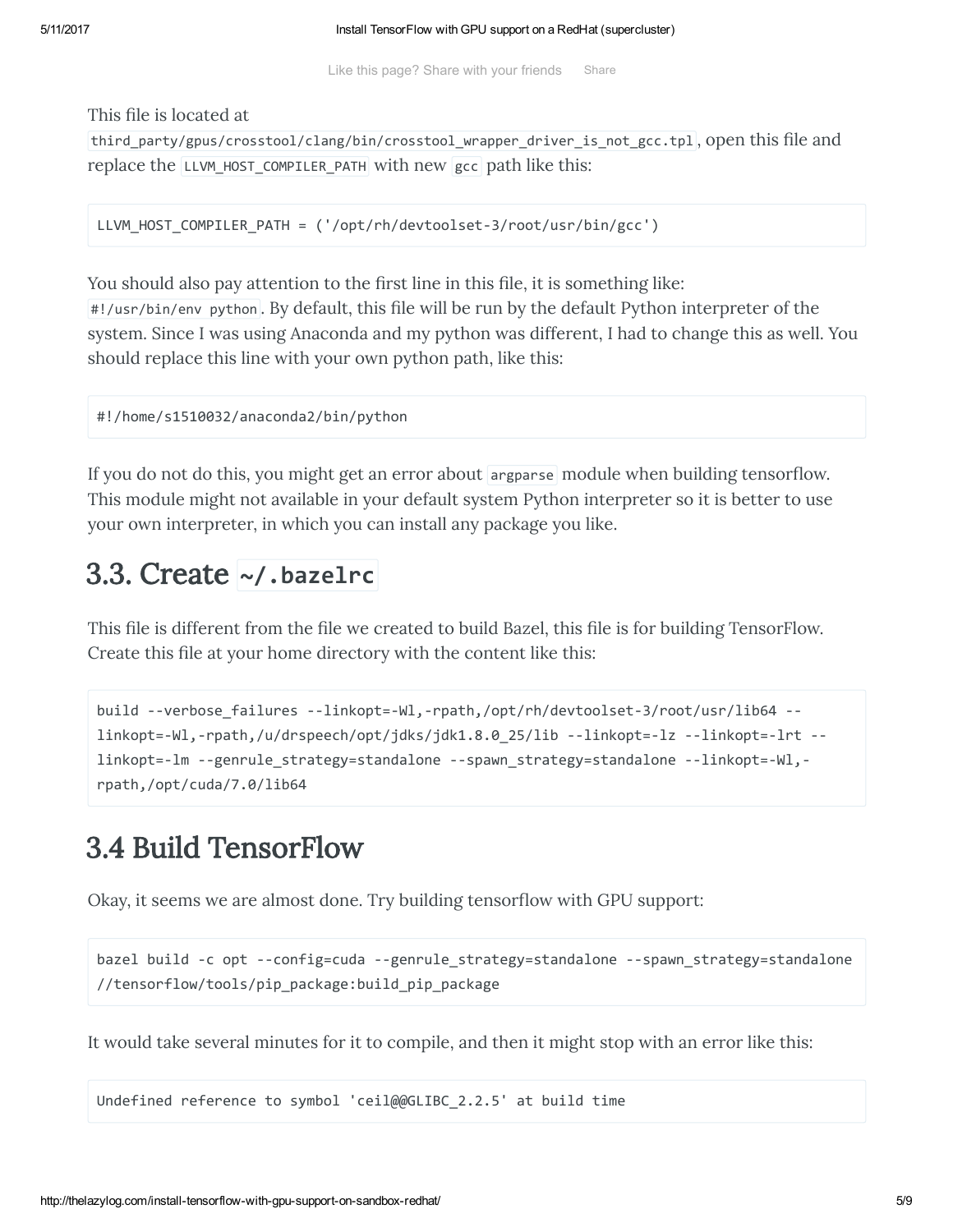```
LINK_OPTS = select({
    ":android": [],
    "//conditions:default": ["‐lpthread","‐lrt","‐lm"],
})
```
(Some people said that we need to add extra linker flags in google/protobuf/BUILD but I have no idea where this file is.

After fixing, run the command again to build tensorflow:

```
bazel build ‐c opt ‐‐config=cuda ‐‐genrule_strategy=standalone ‐‐spawn_strategy=standalone
//tensorflow/tools/pip_package:build_pip_package
```
You should get no error messages this time. After running this successfully, run the command to build Wheel (python distribution)

```
bazel‐bin/tensorflow/tools/pip_package/build_pip_package /tmp/tensorflow_pkg
```
And install this new package with pip (make sure you already removed old tensorflow before installing)

pip install /tmp/tensorflow\_pkg/tensorflow-0.10.0rc0-py2-none-any.whl

## 4. Testing

You can check whether your new tensorflow works as you expected or not by running the following script in python. If there are no errors, it means tensorflow has been installed correctly.

```
import tensorflow as tf
# Creates a graph.
with tf.device('/gpu:0'):
  a = tf constant([1.0, 2.0, 3.0, 4.0, 5.0, 6.0], shape=[2, 3], name='a')b = tf constant([1.0, 2.0, 3.0, 4.0, 5.0, 6.0], shape=[3, 2], name='b')c = tf.matmul(a, b)# Creates a session with log device placement set to True.
sess = tf.Session(config=tf.ConfigProto(log device placement=True))
# Runs the op.
print sess.run(c)
```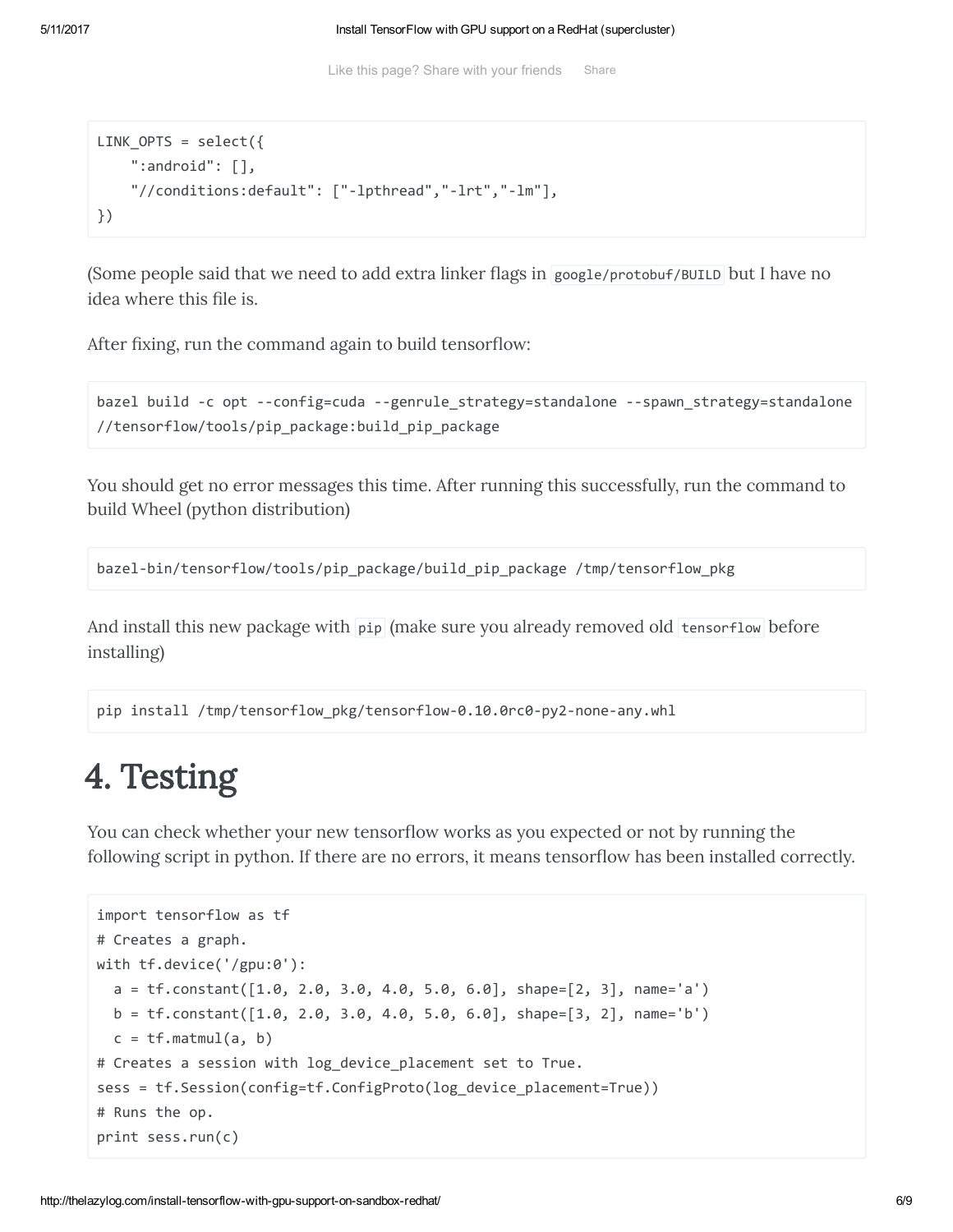While building tensorflow, you might get this error:

ERROR: no such package '@local\_config\_cuda//crosstool': BUILD file not found on package path.

This seems to be an error with the Bazel process. You need to kill bazel process (ps aux | grep bazel) and re-run the above procedure (from ./configure step). It is a pain in the ass but I have no idea of a better way to fix this issue

Also, do your search on Issues page of tensorflow's github, I got many help and guidelines from people got similar error messages. For examples:

- <https://github.com/bazelbuild/bazel/issues/418#issuecomment-156147911>
- https://github.com/tensorflow/tensorflow/issues/110#issuecomment-201834137
- <https://github.com/bazelbuild/bazel/issues/934#issuecomment-193474914>

Do you have any other issues when building TensorFlow with GPU support? Does this post help you? Leave your comment and feedback. Good luck!